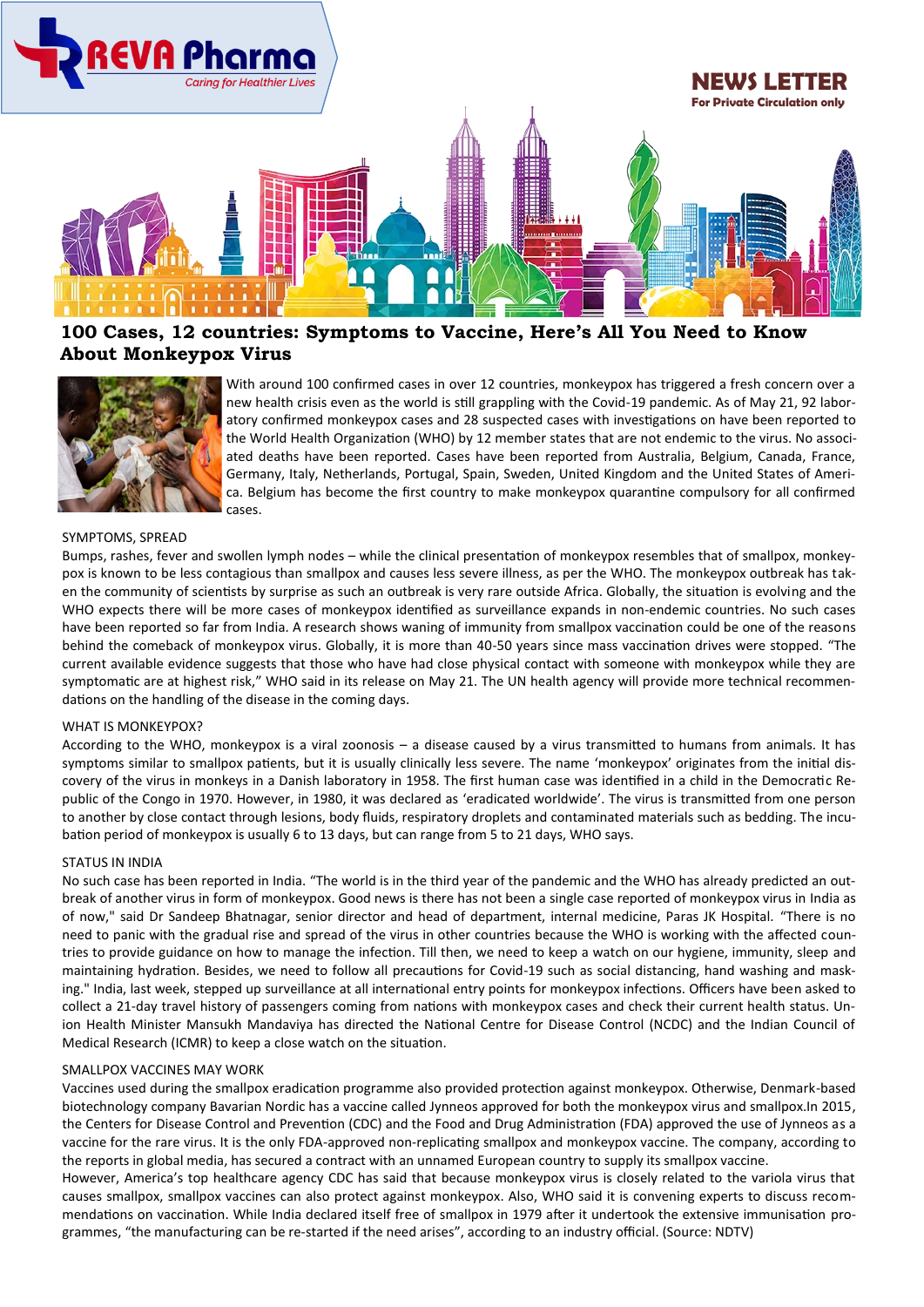

### **Pfizer to Offer All Its Drugs Not-For-Profit To 45 Lower-Income Countries**



Pfizer has announced it is to supply all its current and future patent-protected medicines and vaccines on a not-for-profit basis to 45 lower-income countries and is talking to other big drugmakers about similar steps. Announcing an "accord for a healthier world" at the World Economic Forum (WEF) annual meeting in Davos, the New York-based pharma firm pledged to provide all its products that are available in the US and [Europe](https://www.theguardian.com/world/europe-news) on a cost basis to 1.2 billion people in all 27 low-income countries such as Afghanistan and Ethiopia, plus 18 lower-middle-income countries including Ghana.

Pfizer has previously been accused of "pandemic profiteering" over the huge profits it has generated from coronavirus-related medicines over the past two

years. It [made almost \\$15bn in sales in only three months](https://www.theguardian.com/business/2022/may/03/pfizer-covid-sales-pricing-vaccine-paxlovid-pill) from the Covid-19 vaccine it developed with Germany's BioNTech and its new Covid pill for people who are at high risk of severe disease. "We are living in a time where science is increasingly demonstrating the ability to take on the world's most devastating diseases," Albert Bourla, Pfizer's chief executive, said. "Unfortunately, there exists a tremendous health equity gap in our world that determines which of us can use these innovations and which of us cannot." He told the WEF gathering in Switzerland: "I'm certain that the other pharmaceutical companies will follow. I've spoken to several of the CEOs and they want to be part of it. So medicines will be available I hope but it's not going to be enough. We need to also work on the ground for diagnosis, treatments, and for that we need the help of WHO, Doctors without Borders and many other organisations."

Jayasree Iyer, the chief executive of the Netherlands-based independent group Access to Medicine Foundation, said: "Based on [our research,](https://accesstomedicinefoundation.org/access-to-medicine-index/results/less-than-half-of-key-products-are-covered-by-pharma-companies-access-strategies-in-poorer-countries) Pfizer's commitment covers the right products by looking across the entire portfolio of patented products, the right countries by focusing on the poorest countries and the right partnerships by working with governments and international health organisations. "But we need to see how it pans out; the commitment needs to move us forward, from vaccine to vaccination, from medicine to treatment." Elsewhere in [Davos](https://www.theguardian.com/business/davos) on Wednesday, a nurse from Liberia, George Poe Williams, staged a "clap for pharma profits" in protest at the profits made by drugmakers, some of which, including Pfizer, refuse to waive patents on Covid-19 vaccines. Williams said: "If I wanted to earn what Pfizer CEO Albert Bourla made last year, I would have to work every single day until 6100 AD. But what makes me really furious is that Bourla and many of his billionaire buddies here at WEF are doing all they can to block our demands for a patent waiver – just so they can make even more money."

Bourla received \$24m in pay, perks and stock options for 2021 when the company's full-year profit more than doubled, up 15% on 2020. Pfizer has said others would struggle to produce its mRNA vaccine – one of only two on the market – as it involves more than 280 materials from 86 suppliers in 19 countries. Moderna, which makes the other mRNA Covid jab, has promised not to enforce its coronavirus vaccine patents in some low- and middle-income countries. Under its new initiative, Pfizer is working closely with healthcare officials in Rwanda, Ghana, Malawi, Senegal and Uganda to provide expertise to support diagnosis, education and training of doctors and nurses and improvements to infrastructure to ensure all medicines and vaccines can reach those in need. Lessons learned from these five countries will then be applied to the rollout to the other 40 countries. Appearing alongside Bourla was Paul Kagame, the president of Rwanda, who said: "Rapid and affordable access to the most advanced medicines and vaccines is the cornerstone of global health equity. Pfizer's commitment under the accord sets a new standard which we hope to see emulated by others."

Lazarus Chakwera, the president of Malawi, called it a "historic and unprecedented accord" that brings together decisionmakers from governments, the private sector and civil society. "It is not a handout but a real partnership," he said. Pfizer is working with the Bill & Melinda Gates Foundation to develop new products such as vaccines to prevent the deadly Group B streptococcus, and for respiratory syncytial virus, which can be serious for children and older people. Also on the panel, [Bill](https://www.theguardian.com/us-news/bill-gates)  [Gates](https://www.theguardian.com/us-news/bill-gates) said: "This type of accord is a very good model, it's going to get medicines out … Global health equity has made progress; we saw with Covid, we're not there."

… as you're joining us today from India, we have a small favour to ask. Tens of millions have placed their trust in the Guardian's fearless journalism since we started publishing 200 years ago, turning to us in moments of crisis, uncertainty, solidarity and hope. More than 1.5 million supporters, from 180 countries, now power us financially – keeping us open to all, and fiercely independent.

Unlike many others, the Guardian has no shareholders and no billionaire owner. Just the determination and passion to deliver high-impact global reporting, always free from commercial or political influence. Reporting like this is vital for democracy, for fairness and to demand better from the powerful.

And we provide all this for free, for everyone to read. We do this because we believe in information equality. Greater numbers of people can keep track of the global events shaping our world, understand their impact on people and communities, and become inspired to take meaningful action. Millions can benefit from open access to quality, truthful news, regardless of their ability to pay for it. (Source: The Guardian)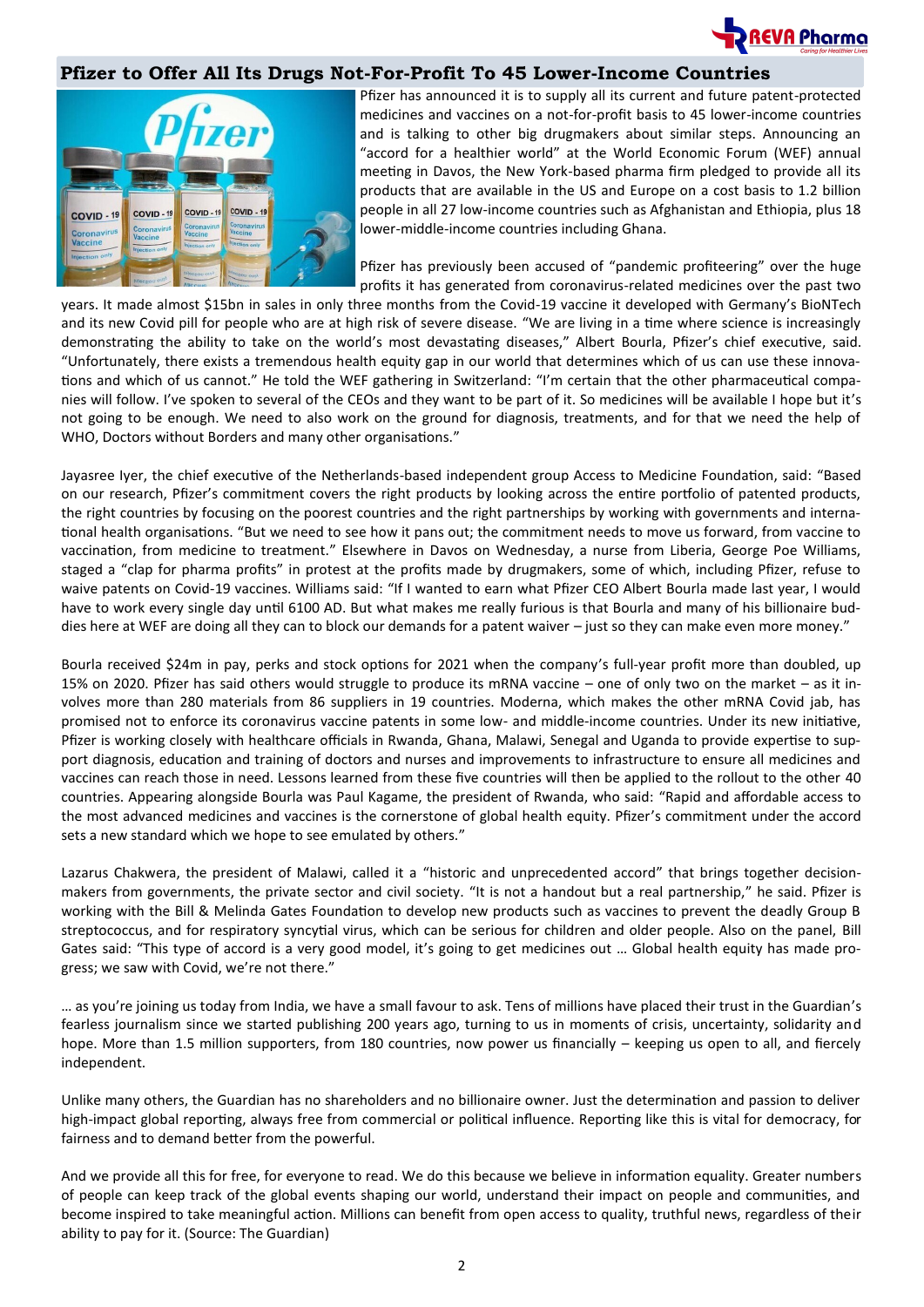

### **Government Hopes This City Will Break China's Grip On Pharma Industry**



India "Pharma City" In Hyderabad: Some Indian companies have largely pulled away from making pharmaceutical ingredients in recent years as the Chinese API industry gained an inherent advantage. On the edge of Hyderabad in southern India, a vast patch of arid shrub-land the size of about 14,000 football fields is becoming a testing ground for a model that could help wean the world off its dependence on Chinese drug ingredients. This empty site of the Hyderabad Pharma City, marked out by scuffed sign posts and a rubble-strewn access road is expected to attract about \$8.4 billion and employ 560,000 people in hundreds of sprawling plants. Within two years once land is allotted, officials say, it will be rolling out vital raw ingredients for medicines like penicillin, ibuprofen and anti-malarials that make their way around the world. At the heart of the endeavor is

India's race to wrest control from China, which supplies almost 70% of the active pharmaceutical ingredients -- or the bread-andbutter chemicals -- that go into the medicines produced by the Indian pharmaceutical industry. It's a vast project that shows how governments are growing increasingly concerned about China's stranglehold over drug supplies -- as well as the challenges they face in loosening it. India's ability to secure not just its own drug supply but that of Africa, the Americas and Europe is at stake, since it supplies most of the generics sold in American pharmacies and hundreds of countries globally. India's reliance on China to keep raw material supply going is increasingly fraught, because the two countries often engage in skirmishes along the border and China has in recent years increasingly used its trade advantages against other countries during political disagreements. Prime Minister Narendra Modi has eagerly promoted his country as the "pharmacy of the world," but the glaring dependence of India's \$42 billion drug manufacturing industry -- much of which is headquartered in Hyderabad -- was exposed at the start of the Covid-19 pandemic. In early 2020, China locked down Hubei province, its own medicine manufacturing heartland, as the coronavirus spread outside of Wuhan. That caused missed shipments and shortages, with API prices surging as much as 100% in India and around the world.

"Supply chains got completely disrupted, China shut down," recalls Samina Hamied, the vice president of Cipla Ltd., one of India's largest drugmakers. "We had to deal with distorted supply chains on one end, and, obviously, on the ground craziness on the other."China accounted for 28% of the \$236.7 billion global API market in 2018, according to data compiled by Dongguan Securities Co. China hasn't ever halted drug supplies for political reasons, and kept them flowing even at the height of the trade war with the U.S. Yet, Western countries have grown increasingly uneasy over the fact that supply of their commonly used medications are reliant on a major geopolitical rival amid an ever-widening ideological rift.

U.S. lawmakers have recently introduced a batch of legislation to protect the country's pharmaceutical supply chains from China. "It's time to bolster onshore manufacturing of pharmaceuticals to ensure Americans never have to rely on China for lifesaving medicine," Senator Tom Cotton, an Arkansas Republican, said last week. Multiple Indian efforts to redress the South Asian country's reliance have sprouted, from the Hyderabad facility which is an effort of the state government, to a plan by PM Modi's administration for three parks. The state government's plan is the farthest along with 19,000 acres already acquired. Companies including Sun Pharmaceutical Industries Ltd., Dr. Reddy's Laboratories Ltd. and Zydus Lifesciences Ltd. have already said they will consider building plants there, and officials say about 450 Indian and international companies have expressed interest.Hyderabad is a sprawling metropolis spread across hills and picturesque lakes, and has been at the forefront of attempts to transform the country into a scientific research hub. The planned Pharma City, set about 22 miles south of Hyderabad's airport, will focus on bulk drugs and promises to ram through India's treacle-like web of red tape around environmental clearance and land-acquisition by providing drugmakers plots with readymade approvals for the heavily polluting industry.

The man leading the initiative is Shakthi Nagappan, a slight, bespectacled 36-year-old government employee. Working out of an administrative office in central Hyderabad, Nagappan spouts the jargon of a start-up founder. The walls of his side office are decorated with inspirational quotes and canvas-print portraits of figures like Barack Obama and Elon Musk. Over cups of sugary tea, Shakthi Nagappan sketches out how he wants the massive project to emulate the success of Genome Valley, a research and development cluster set up two decades ago to the north of Hyderabad, which now houses labs for companies including Novartis AG. Shakthi Nagappan says the upcoming Pharma City to the south will compete with China's ability to drive down costs. The main idea is to help India pharma companies cut costs and become more competitive on price by providing them with land where environmental clearances are sorted, waste disposal facilities are already built and other infrastructure is ready. "When we started planning Pharma City, we started looking at various regions, including China. What makes China more attractive?" he says, citing various advantages from cheaper capital and infrastructure, along with the ability to stream-line approvals. ithin Pharma City we've brought in elements that can bring down capital and operating costs for the industries in a range of anywhere between 25% and 30%." Missed Deadlines Some Indian companies have largely pulled away from making pharmaceutical ingredients in recent years as the Chinese API industry gained an inherent advantage because of economies of scale and support from its government in the form of financial incentives.

But after the Hubei shutdown of 2020, the PM Modi government drew up plans to allot land for three major bulk drug parks. It also sought to provide more than \$1 billion in funding to encourage companies to manufacture ingredients domestically, part of PM Modi's nationalistic "Make in India" campaign that now looks to capitalize on firms searching for an alternative to China. Still, progress has been slow on both the state and national fronts, mired in tender processes and missed deadlines The Pharma City plan was announced in 2015, and it will supply finished products only some years down the line. There's also a shortage of applicants wanting to make a number of "critical" active pharma ingredients, the kind that China churns out. "The chemical industry cannot be conquered in a year, you need decades of investment to do that," says Satyanarayana Chava, the head of Laurus Labs Ltd., one of India's biggest makers of API. "The entire world's dependence on China will continue." Some delays are indicative of the wider challenges around getting infrastructure projects done at speed in India. It will likely take the country a number of decades to reach PM Modi's goal of self-reliance, says one Western diplomat. Right now it's easier for Indian pharma firms exporting to Western markets to buy ingredients from China that have already been approved by foreign regulators, rather than spend millions of dollars running clinical trials, they added. (Source: NDTV)